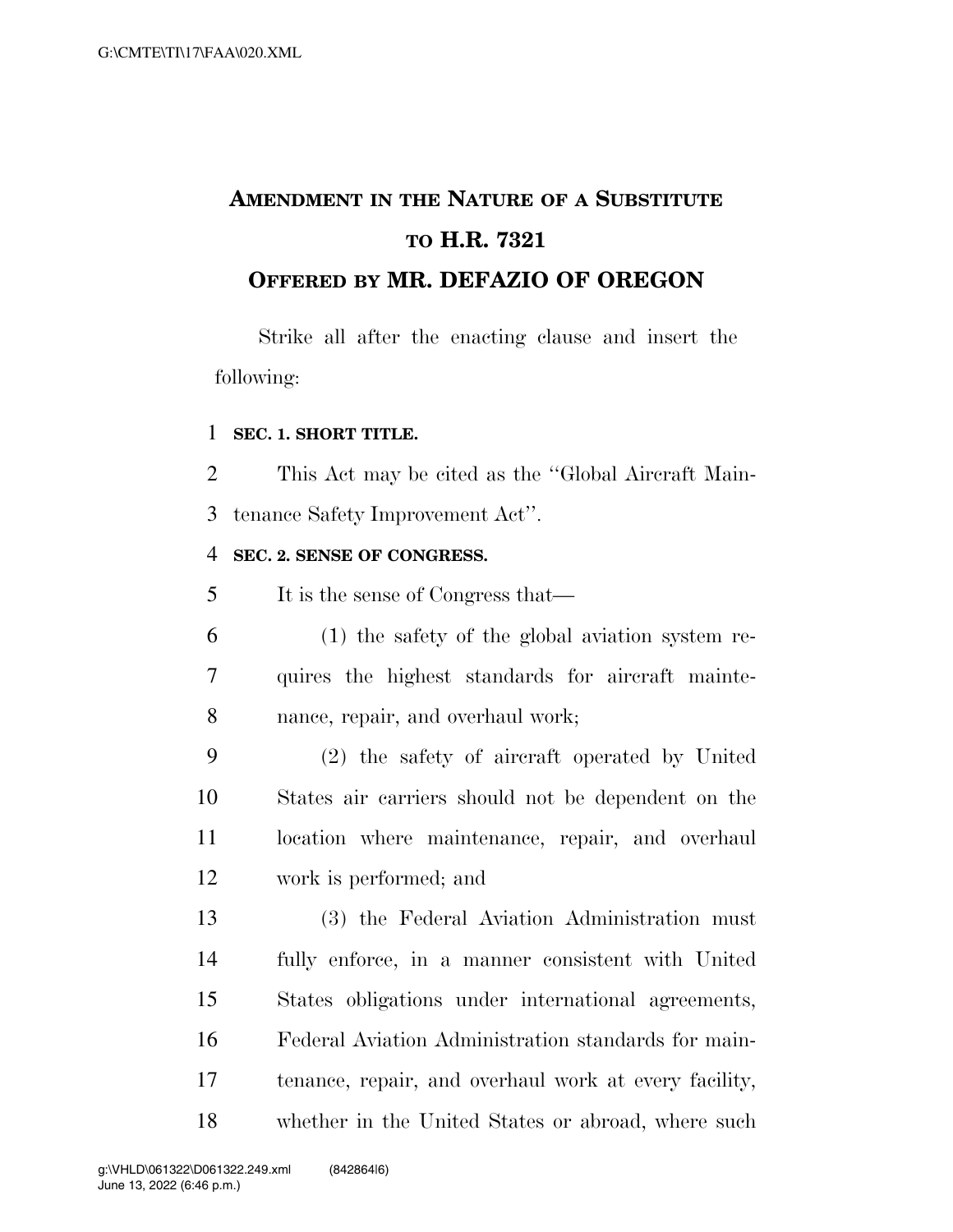| $\mathbf{1}$   | work is performed on aircraft operated by United   |
|----------------|----------------------------------------------------|
| $\overline{2}$ | States air carriers.                               |
| 3              | SEC. 3. FAA OVERSIGHT OF REPAIR STATIONS LOCATED   |
| $\overline{4}$ | <b>OUTSIDE THE UNITED STATES.</b>                  |
| 5              | (a) IN GENERAL.—Section 44733 of title 49, United  |
| 6              | States Code, is amended—                           |
| 7              | $(1)$ in the heading by striking "Inspection"      |
| 8              | and inserting "Oversight";                         |
| 9              | $(2)$ in subsection $(e)$ —                        |
| 10             | $(A)$ by inserting ", without prior notice to      |
| 11             | such repair stations," after "annually";           |
| 12             | (B) by inserting "and the applicable laws          |
| 13             | of the country in which a repair station is lo-    |
| 14             | cated" after "international agreements"; and       |
| 15             | (C) by striking the last sentence and in-          |
| 16             | serting "The Administrator may carry out an-       |
| 17             | nounced or unannounced inspections in addition     |
| 18             | to the annual unannounced inspection required      |
| 19             | under this subsection based on identified risks    |
| 20             | and in a manner consistent with United States      |
| 21             | obligations under international agreements and     |
| 22             | with the applicable laws of the country in which   |
| 23             | a repair station is located.";                     |
| 24             | $(3)$ by redesignating subsection $(g)$ as<br>sub- |

section (j); and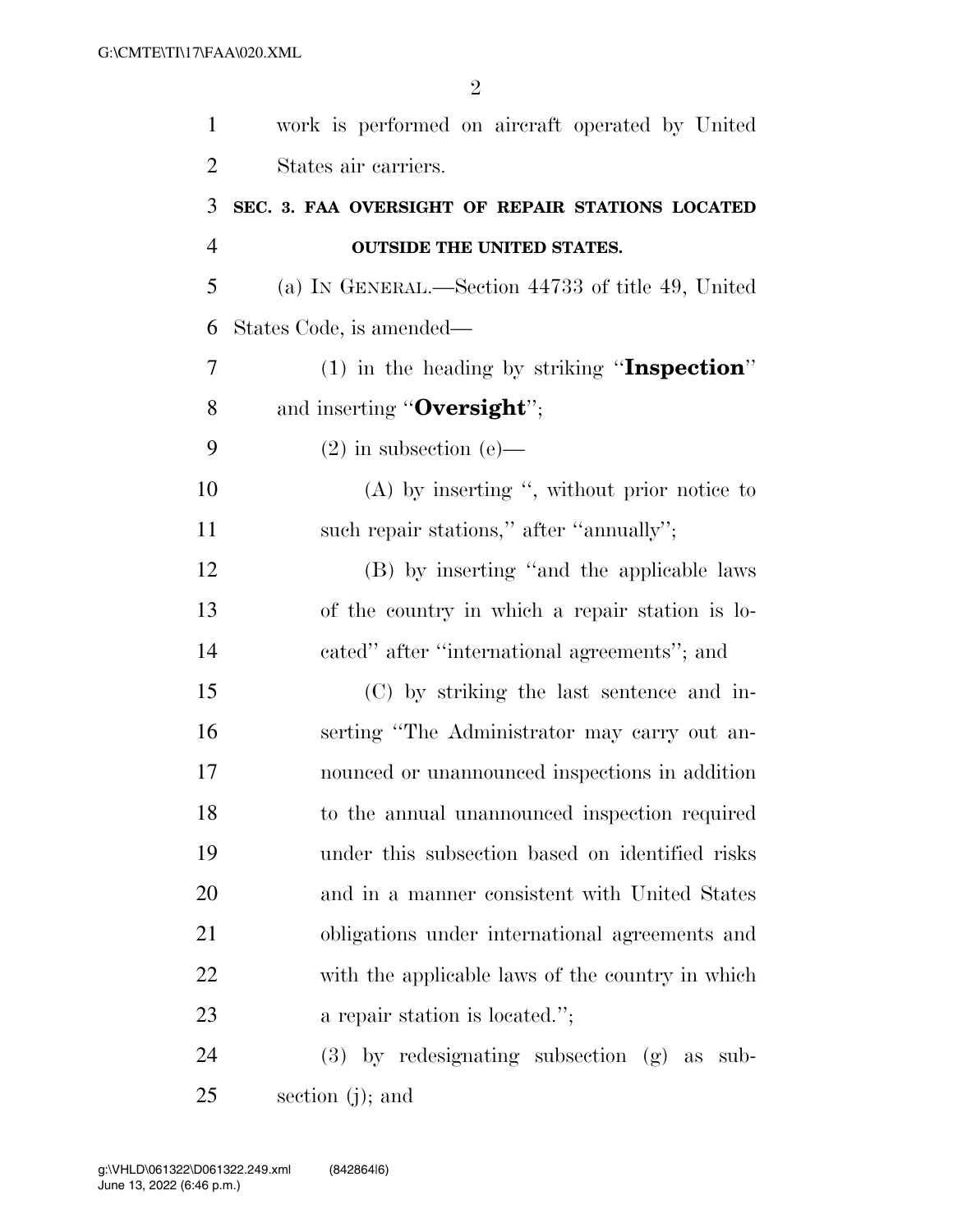(4) by inserting after subsection (f) the fol-lowing:

 $\frac{3}{2}$  ''(g) DATA ANALYSIS.—

4 "(1) In GENERAL.—An air carrier conducting operations under part 121 of title 14, Code of Fed- eral Regulations, shall provide to the appropriate of- fice of the Administration, not later than every year, a report containing the information described in paragraph (2) with respect to heavy maintenance work on aircraft (including on-wing aircraft engines) performed in the preceding year.

12 "(2) INFORMATION REQUIRED.—A report under paragraph (1) shall contain the following informa-tion:

 $\langle (A)$  The location where any heavy mainte- nance work on aircraft (including on-wing air- craft engines) was performed outside the United States.

 ''(B) A description of the work performed at each such location.

21 "'(C) The date of completion of the work performed at each such location.

23  $\bullet$   $\bullet$  (D) A list of all failures, malfunctions, or defects affecting the safe operation of such air-craft identified by the air carrier within 30 days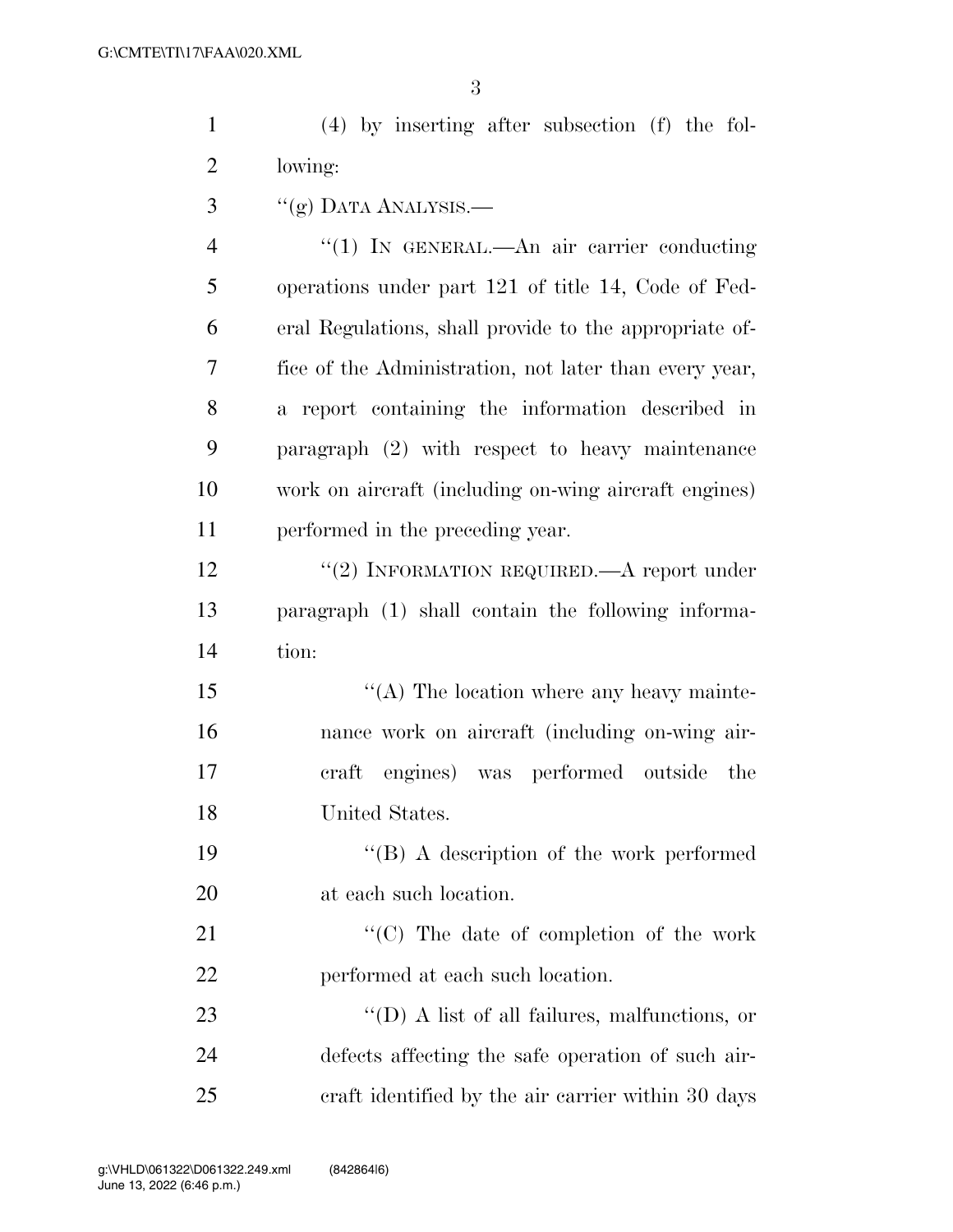| $\mathbf{1}$   | after the date on which an aircraft is returned   |
|----------------|---------------------------------------------------|
| $\overline{2}$ | to service, organized by reference to aircraft    |
| 3              | registration number, that—                        |
| $\overline{4}$ | "(i) requires corrective action after             |
| 5              | the aircraft is approved to return to serv-       |
| 6              | ice; and                                          |
| 7              | "(ii) results from the work performed             |
| 8              | on such aircraft.                                 |
| 9              | "(E) The certificate number of the person         |
| 10             | approving such aircraft or aircraft engine, for   |
| 11             | return to service following completion of the     |
| 12             | work performed at each such location.             |
| 13             | $\cdot$ (3) ANALYSIS.—The Administrator of the    |
| 14             | Federal Aviation Administration shall—            |
| 15             | "(A) analyze information made available           |
| 16             | under paragraph (1) of this subsection and sec-   |
| 17             | tions 121.703, 121.705, 121.707, and 145.221      |
| 18             | of title 14, Code of Federal Regulations, or any  |
| 19             | successor provisions, to detect safety issues as- |
| 20             | sociated with heavy maintenance work on air-      |
| 21             | craft (including aircraft engines) performed      |
| 22             | outside the United States; and                    |
| 23             | $\lq\lq(B)$ require appropriate actions in re-    |
| 24             | sponse.                                           |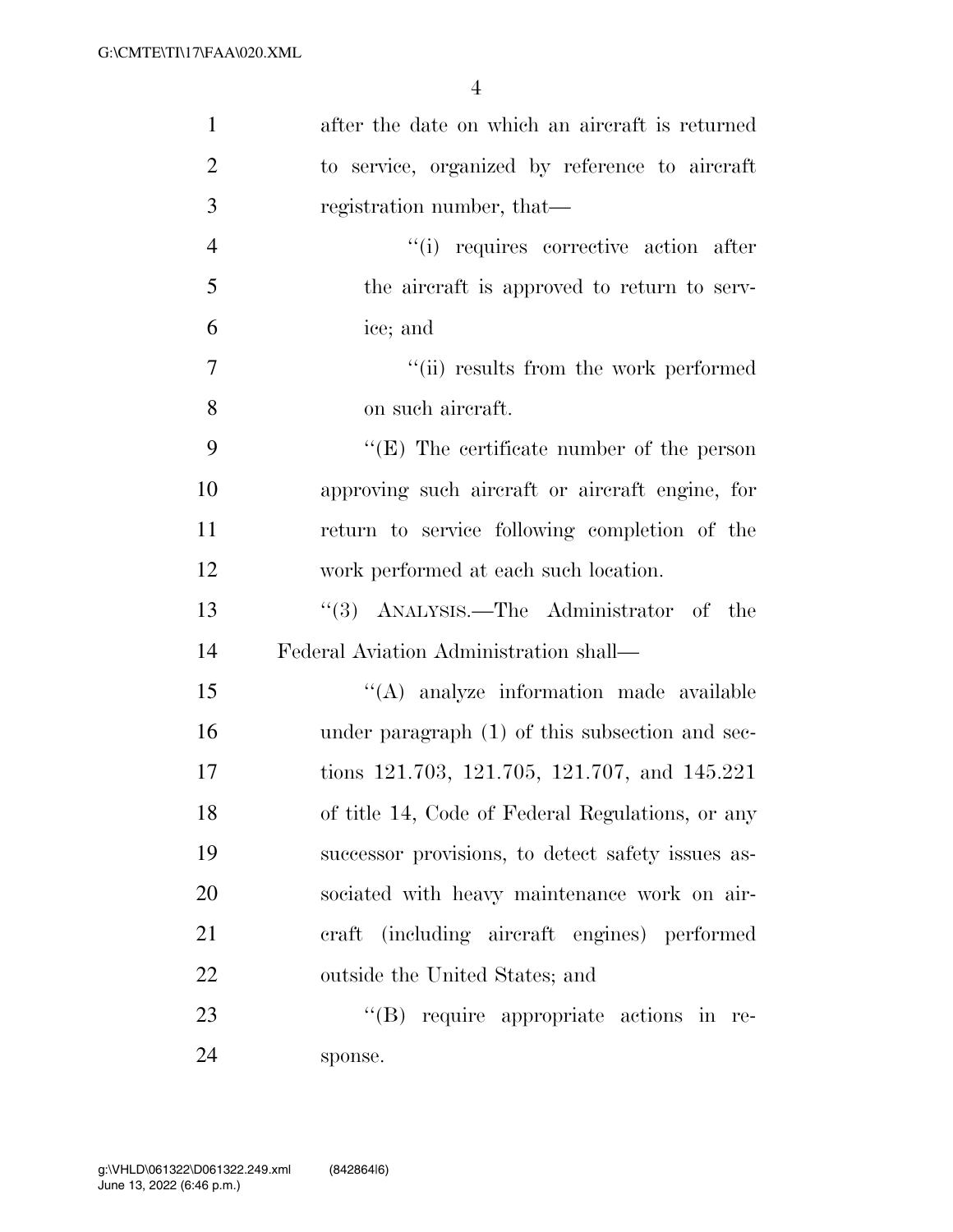''(4) CONFIDENTIALITY.—Information made available under paragraph (1) shall be subject to the same protections given to voluntarily-provided safety or security related information under section 40123. ''(h) APPLICATIONS AND REQUESTS FOR RE-NEWAL.—

7 "(1) IN GENERAL.—The Administrator may not approve any new application under part 145 of title 14, Code of Federal Regulations, from a person lo- cated or headquartered in a country that the Admin- istration, through the International Aviation Safety Assessment program, has classified as Category 2.

13 "(2) MAINTENANCE IMPLEMENTATION PROCE- DURES AGREEMENT.—The Administrator may elect not to enter into a new maintenance implementation procedures agreement with a country classified as Category 2, for as long as that country remains clas- sified as Category 2, if the Administrator determines that doing so is necessary to comply with the re-quirements of this subsection.

21 "(3) CONTINUED HEAVY MAINTENANCE WORK.—No air carrier conducting operations under part 121 of title 14, Code of Federal Regulations, may enter into a new contract for heavy mainte-nance work with a person located or headquartered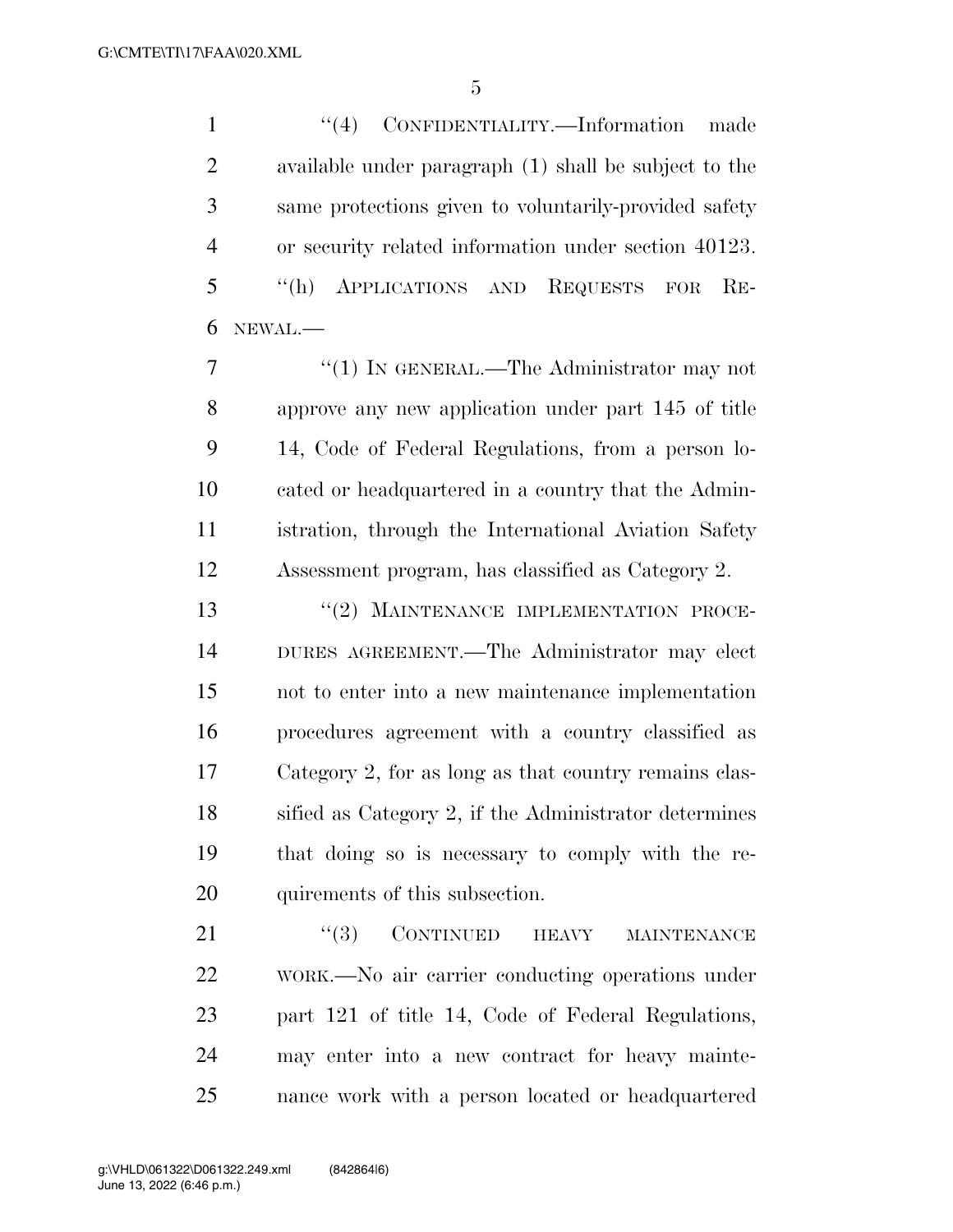in a country that the Administration, through the International Aviation Safety Assessment program, has classified as Category 2, for as long as such country remains classified as Category 2. ''(i) MINIMUM QUALIFICATIONS FOR MECHANICS

 AND OTHERS WORKING ON U.S. REGISTERED AIR-CRAFT.—

8 "(1) IN GENERAL.—Not later than 1 year after the date of enactment of this subsection, the Admin- istrator shall require that, at each covered repair station—

 $\langle (A)$  all supervisory personnel are appro- priately certificated as a mechanic or repairman under part 65 of title 14, Code of Federal Reg- ulations, or under an equivalent certification or licensing regime, as determined by the Adminis-trator; and

 ''(B) all personnel authorized to approve an article for return to service are appropriately certificated as a mechanic or repairman under part 65 of such title, or under an equivalent certification or licensing regime, as determined 23 by the Administrator.

24 "(2) AVAILABLE FOR CONSULTATION.—Not later than 1 year after the date of enactment of this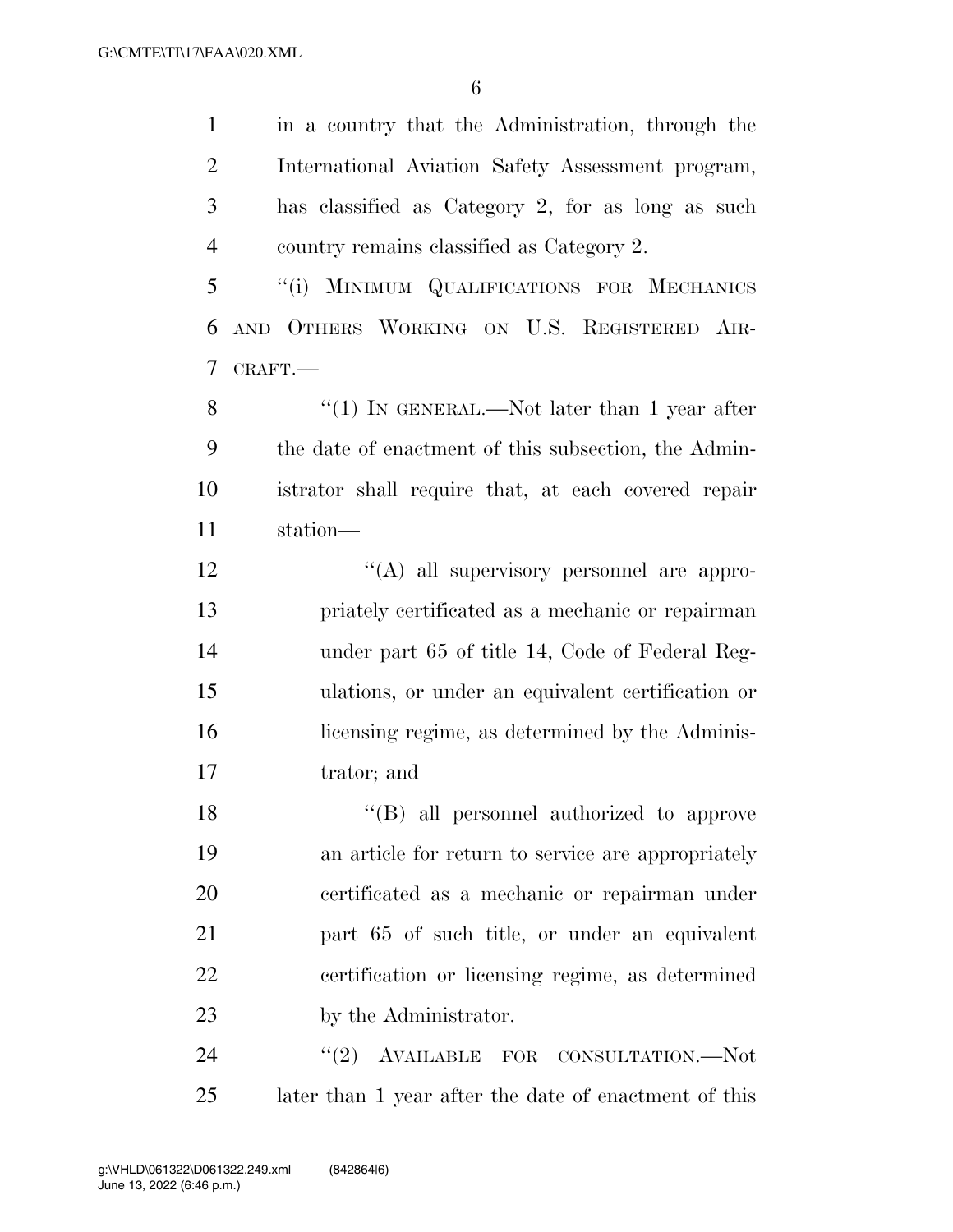| $\mathbf{1}$   | subsection, the Administrator shall require any indi-    |
|----------------|----------------------------------------------------------|
| $\overline{2}$ | vidual who is responsible for authorization of return    |
| 3              | of an article to service or who is directly in charge    |
| $\overline{4}$ | of aircraft (including on-wing aircraft engine) main-    |
| 5              | tenance performed on aircraft operated under part        |
| 6              | 121 of title 14, Code of Federal Regulations, be         |
| 7              | available for consultation while work is being per-      |
| 8              | formed.".                                                |
| 9              | (b) DEFINITION OF COVERED REPAIR STATION.—               |
| 10             | (1) IN GENERAL.—Section $44733(k)$ of title 49,          |
| 11             | United States Code (as redesignated by this sec-         |
| 12             | tion), is amended—                                       |
| 13             | (A) by redesignating paragraphs<br>(1)                   |
| 14             | through $(3)$ as paragraphs $(2)$ through $(4)$ , re-    |
| 15             | spectively; and                                          |
| 16             | $(B)$ by inserting before paragraph $(2)$ , as           |
| 17             | so redesignated, the following:                          |
| 18             | "(1) COVERED REPAIR STATION.—The term                    |
| 19             | 'covered repair station' means a facility that-          |
| 20             | $\lq\lq$ is located outside the United States;           |
| 21             | $\mathrm{``(B)}$ is certificated under part 145 of title |
| 22             | 14, Code of Federal Regulations; and                     |
| 23             | $\lq\lq$ (C) performs heavy maintenance work on          |
| 24             | aircraft (including on-wing aircraft engines) op-        |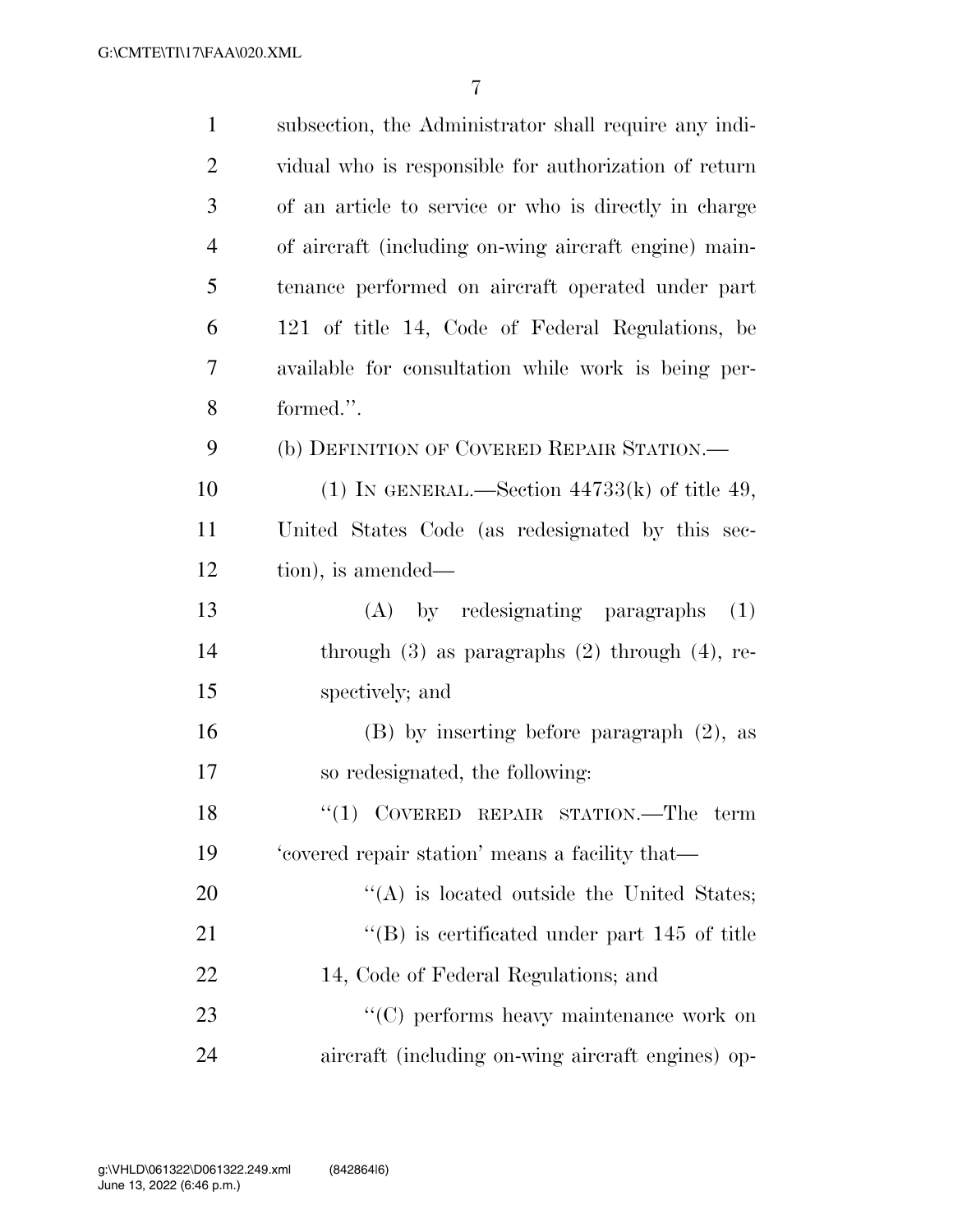erated under part 121 of title 14, Code of Fed-eral Regulations.''.

 (2) TECHNICAL AMENDMENT.—Section  $4 \times 44733(a)(3)$  of title 49, United States Code, is amended by striking ''covered part 145 repair sta-tions'' and inserting ''part 145 repair stations''.

 (c) CONFORMING AMENDMENTS.—The analysis for chapter 447 of title 49, United States Code, is amended by striking the item relating to section 44733 and insert-ing the following:

''44733. Oversight of repair stations located outside the United States.''.

## **SEC. 4. INTERNATIONAL STANDARDS FOR SAFETY OVER-SIGHT OF FOREIGN REPAIR STATIONS.**

 (a) FOREIGN REPAIR STATION WORKING GROUP.— Not later than 60 days after the date of enactment of this Act, the Administrator shall convene a foreign repair sta- tion working group with other civil aviation authorities (hereinafter referred to as ''repair station working group'') to conduct a review of the certification and over- sight of foreign repair stations and to identify any future enhancements that might be appropriate to strengthen oversight of such repair stations.

 (b) COMPOSITION OF THE REPAIR STATION WORK- ING GROUP.—The repair station working group shall con-sist of—

 (1) technical representatives from the FAA; and June 13, 2022 (6:46 p.m.) g:\VHLD\061322\D061322.249.xml (842864|6)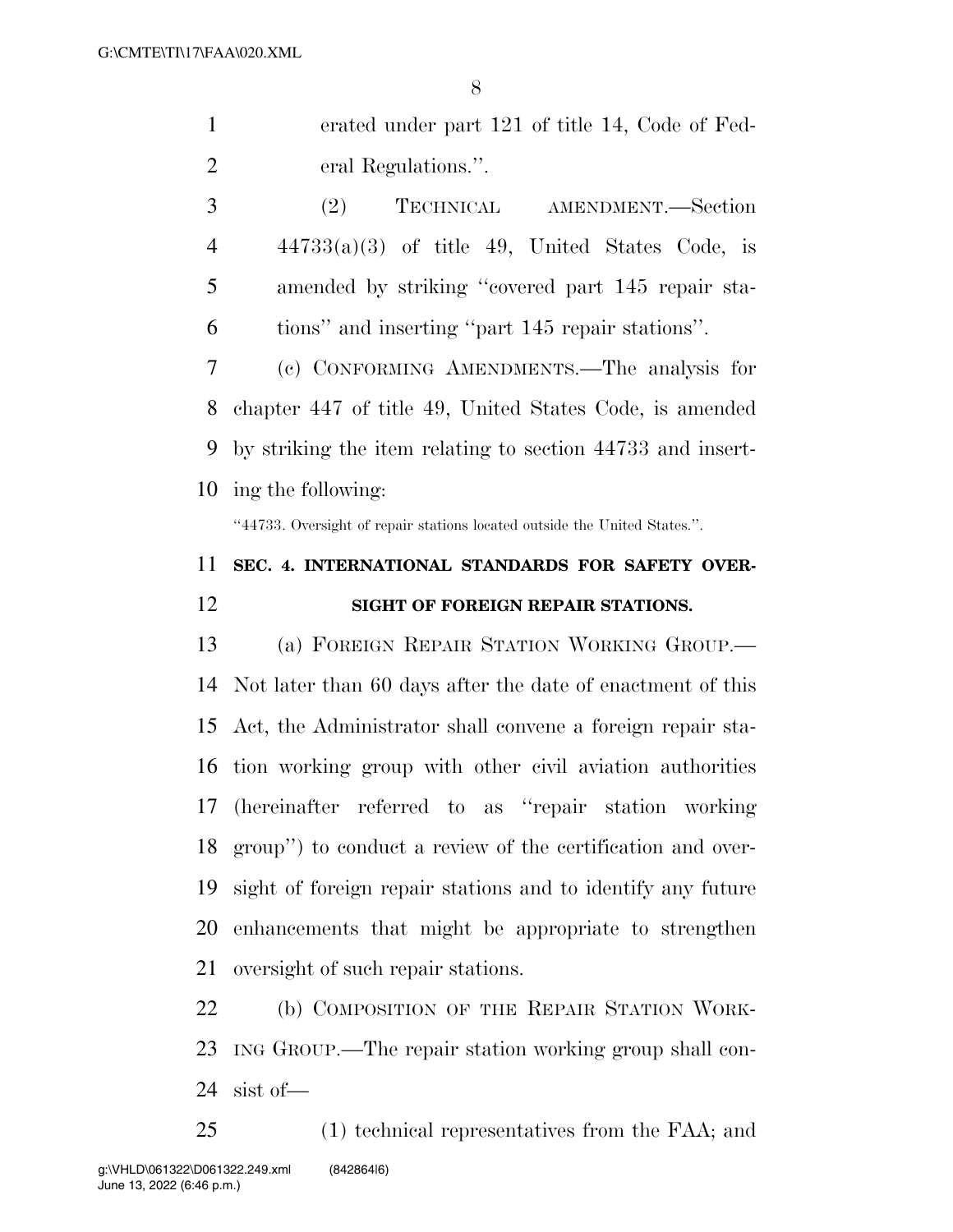| $\mathbf{1}$   | $(2)$ such other civil aviation authorities or inter-        |
|----------------|--------------------------------------------------------------|
| $\overline{2}$ | national intergovernmental aviation safety organiza-         |
| 3              | tions as the Administrator shall invite that are will-       |
| $\overline{4}$ | ing to participate, including—                               |
| 5              | $(A)$ civil aviation authorities responsible for             |
| 6              | certificating foreign repair stations; and                   |
| $\overline{7}$ | (B) civil aviation authorities of countries in               |
| 8              | which foreign repair stations are located.                   |
| 9              | (c) CONSULTATION.—In conducting the review under             |
| 10             | this section, the repair station working group shall, as ap- |
| 11             | propriate, consult with relevant experts and stakeholders.   |
| 12             | (d) RECOMMENDATIONS.—The repair station work-                |
| 13             | ing group shall make recommendations with respect to any     |
| 14             | future enhancements that might be appropriate to-            |
| 15             | (1) strengthen oversight of foreign repair sta-              |
| 16             | tions; and                                                   |
| 17             | (2) better leverage the resources of other civil             |
| 18             | aviation authorities to conduct such oversight.              |
| 19             | $(e)$ REPORTS.—                                              |
| 20             | (1)<br>REPAIR<br>STATION WORKING<br><b>GROUP</b><br>$RE-$    |
| 21             | PORT.—Not later than 1 year after the date of the            |
| 22             | first meeting of the repair station working group,           |
| 23             | the repair station working group shall submit to the         |
| 24             | Administrator a report containing the findings of the        |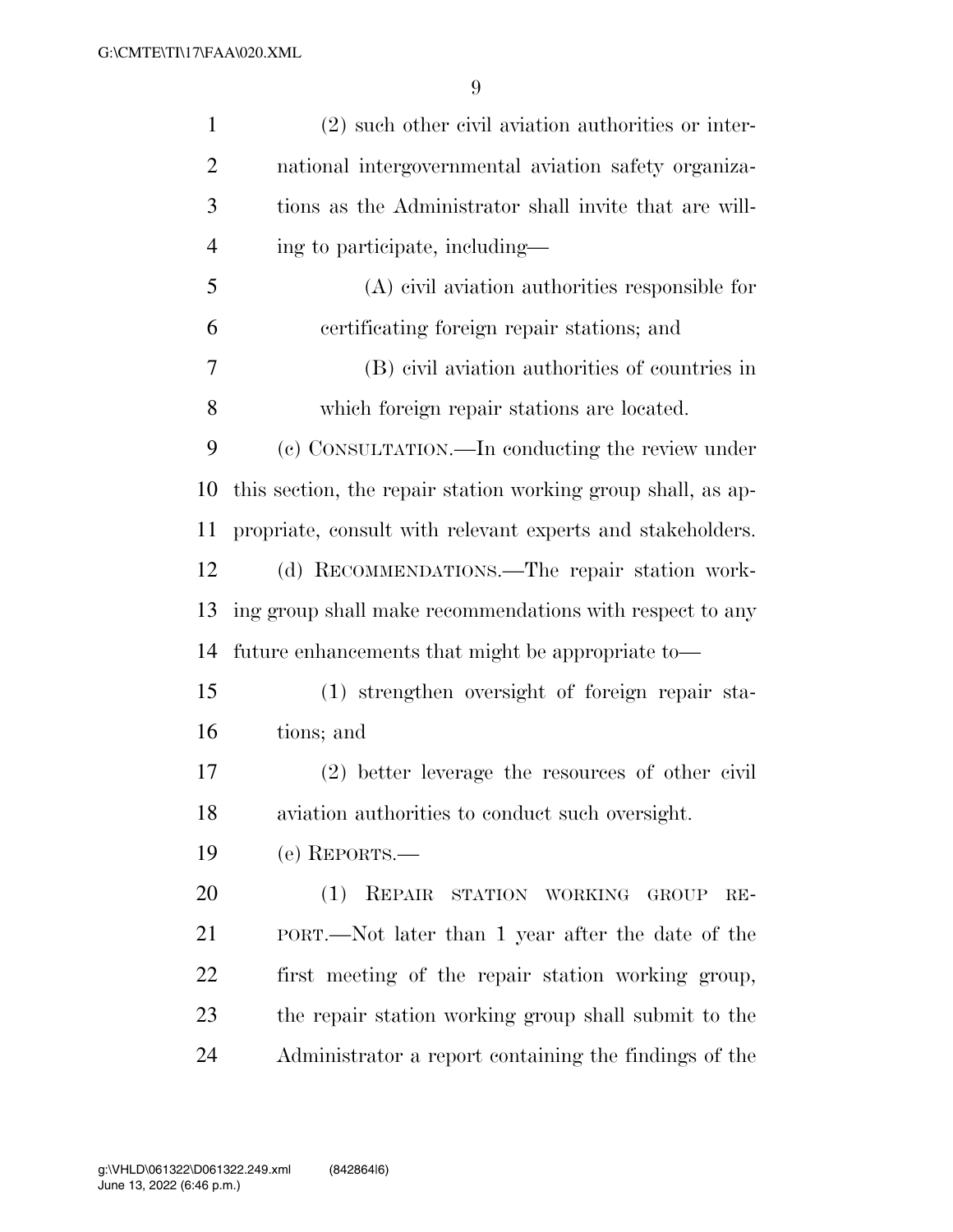|   |              |  | review and each recommendation made under sub- |  |  |
|---|--------------|--|------------------------------------------------|--|--|
| 2 | section (d). |  |                                                |  |  |

(2) FAA REPORTS.—

 (A) TRANSMISSION OF REPAIR STATION WORKING GROUP REPORT.—The Administrator shall submit to the Committee on Transpor- tation and Infrastructure of the House of Rep- resentatives, and the Committee on Commerce, Science, and Transportation of the Senate the report required under paragraph (1) as soon as is practicable after the receipt of such report.

 (B) FAA REPORT TO CONGRESS.—Not later than 45 days after receipt of the Report under paragraph (1), the Administrator shall submit to the Committee on Transportation and Infrastructure of the House of Representatives, and the Committee on Commerce, Science, and Transportation of the Senate a report con-taining—

20 (i) a statement of whether the Admin- istrator concurs or does not concur with each recommendation contained in the re-23 port required under paragraph  $(1)$ ;

24 (ii) for any recommendation with which the Administrator does not concur, a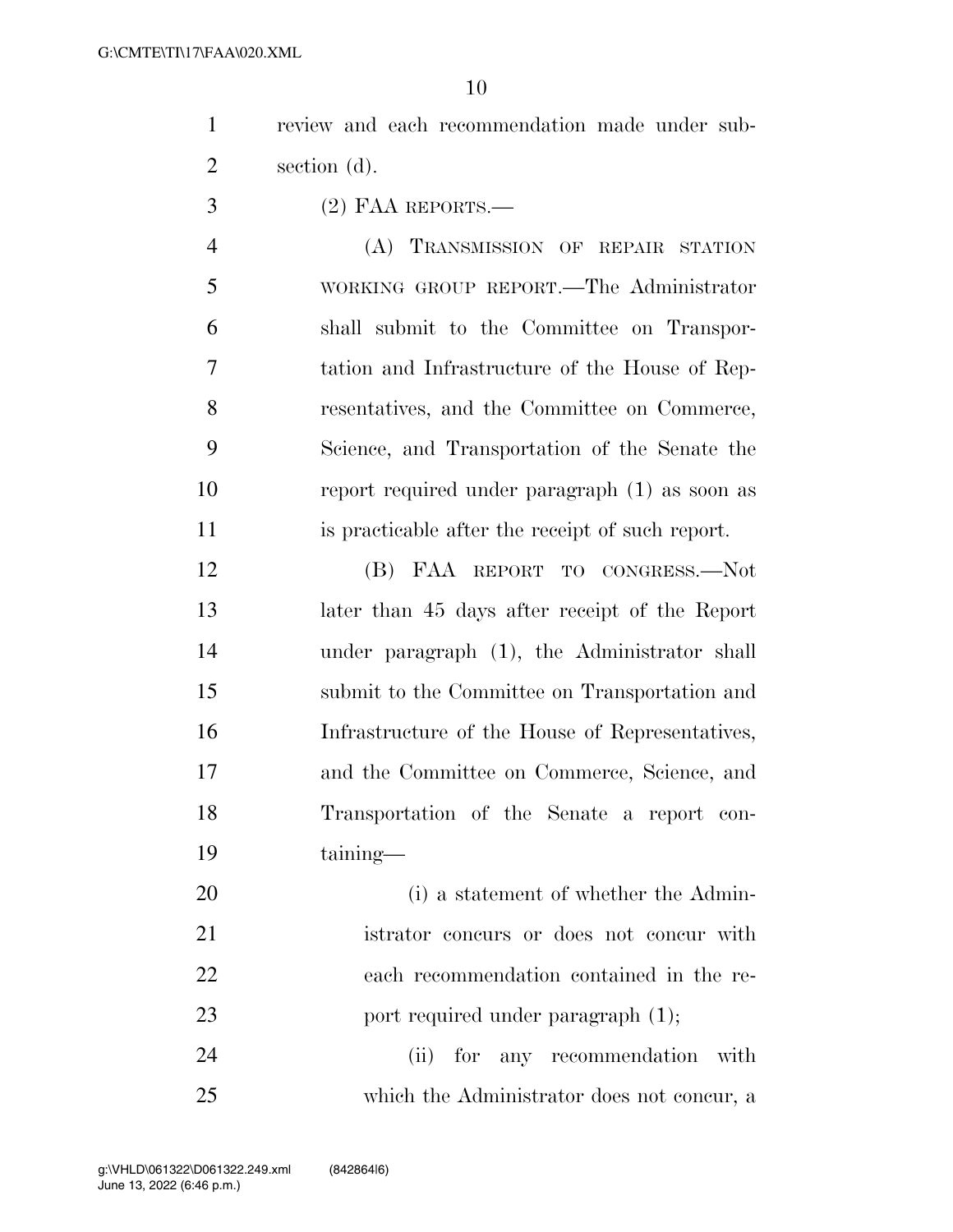|     | detailed explanation as to why the Admin- |
|-----|-------------------------------------------|
| 2   | istrator does not concur;                 |
| 3   | (iii) a plan to implement each rec-       |
|     | ommendation related to FAA oversight of   |
| - 5 | foreign repair stations contained in such |
|     | report with which the Administrator con-  |

curs; and

 (iv) a plan to work with the inter- national community to implement the rec- ommendations applicable to both the FAA as well as other civil aviation authorities.

 (f) TERMINATION.—The repair station working group shall terminate on the earlier of the date of submis- sion of the report under subsection (e)(1) or on the date that is 2 years after the repair station working group is commissioned under subsection (a).

 (g) DEFINITION OF FOREIGN REPAIR STATION.—In this section, the term ''foreign repair station'' means a re- pair station located outside of the territory of the country of the civil aviation authority which certificated the repair station, including repair stations certified under part 145 of title 14, Code of Federal Regulations, which are located outside the United States and the territories of the United States.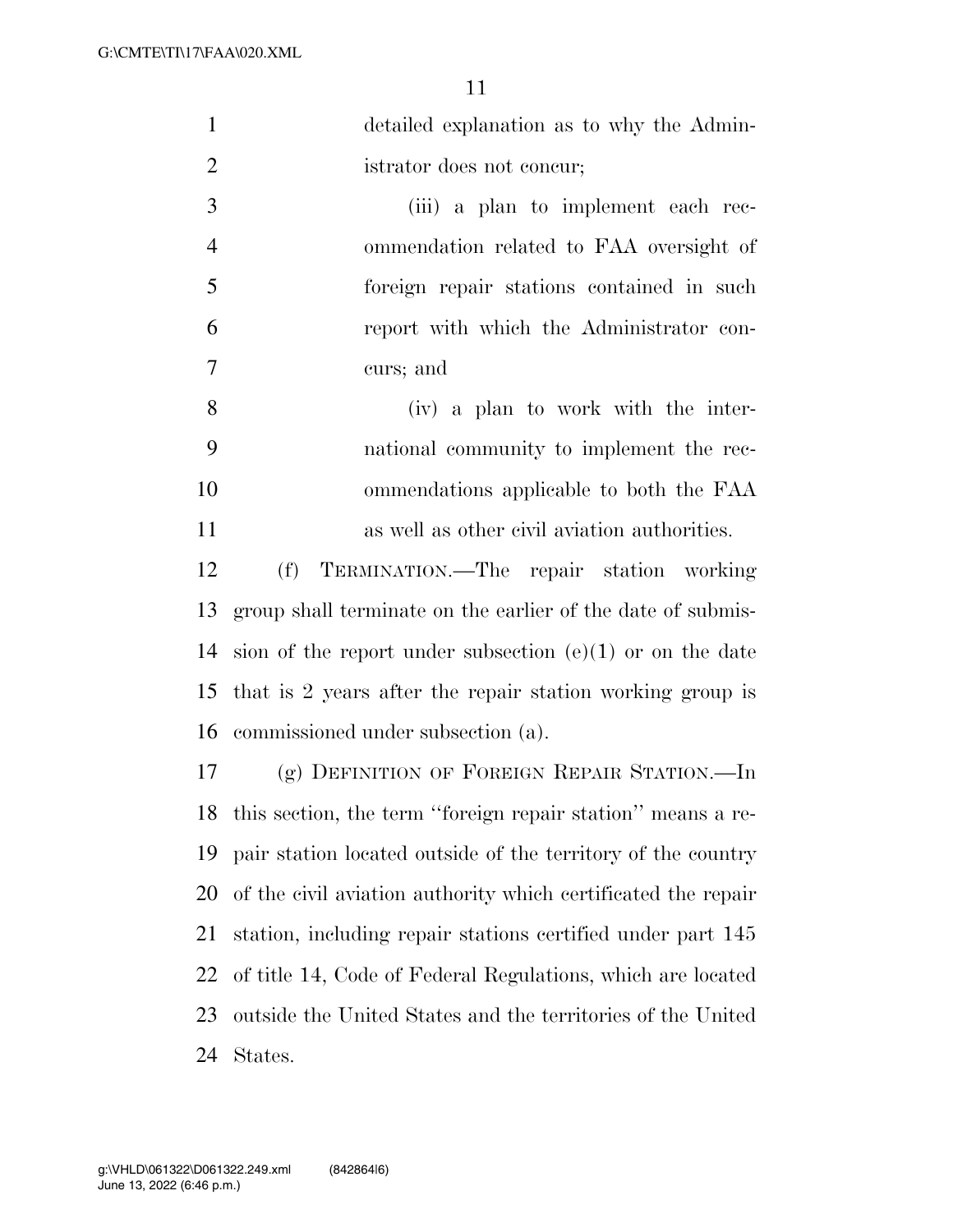## **SEC. 5. ALCOHOL AND DRUG TESTING AND BACKGROUND CHECKS.**

 (a) IN GENERAL.—Beginning on the date that is 24 months after the date of enactment of this Act, the Ad- ministrator may not approve or authorize international travel for any employee of the Federal Aviation Adminis- tration until a final rule carrying out the requirements of subsection (b) of section 2112 of the FAA Extension, Safety, and Security Act of 2016 (Public Law 114–190) have been published in the Federal Register.

 (b) RULEMAKING ON ASSESSMENT REQUIREMENT.— With respect to any employee not covered under the re- quirements of section 1554.101 of title 49, Code of Fed- eral Regulations, the Administrator shall initiate a rule- making that requires a covered repair station to confirm that any such employee has successfully completed an as- sessment commensurate with a security threat assessment described in subpart C of part 1540 of such title.

 (c) EXCEPTIONS.—The prohibition in subsection (a) shall not apply to international travel that is determined by the Administrator on an individual by individual basis to be—

- (1) exclusively for the purpose of conducting a safety inspection;
- (2) directly related to aviation safety standards, certification, and oversight; or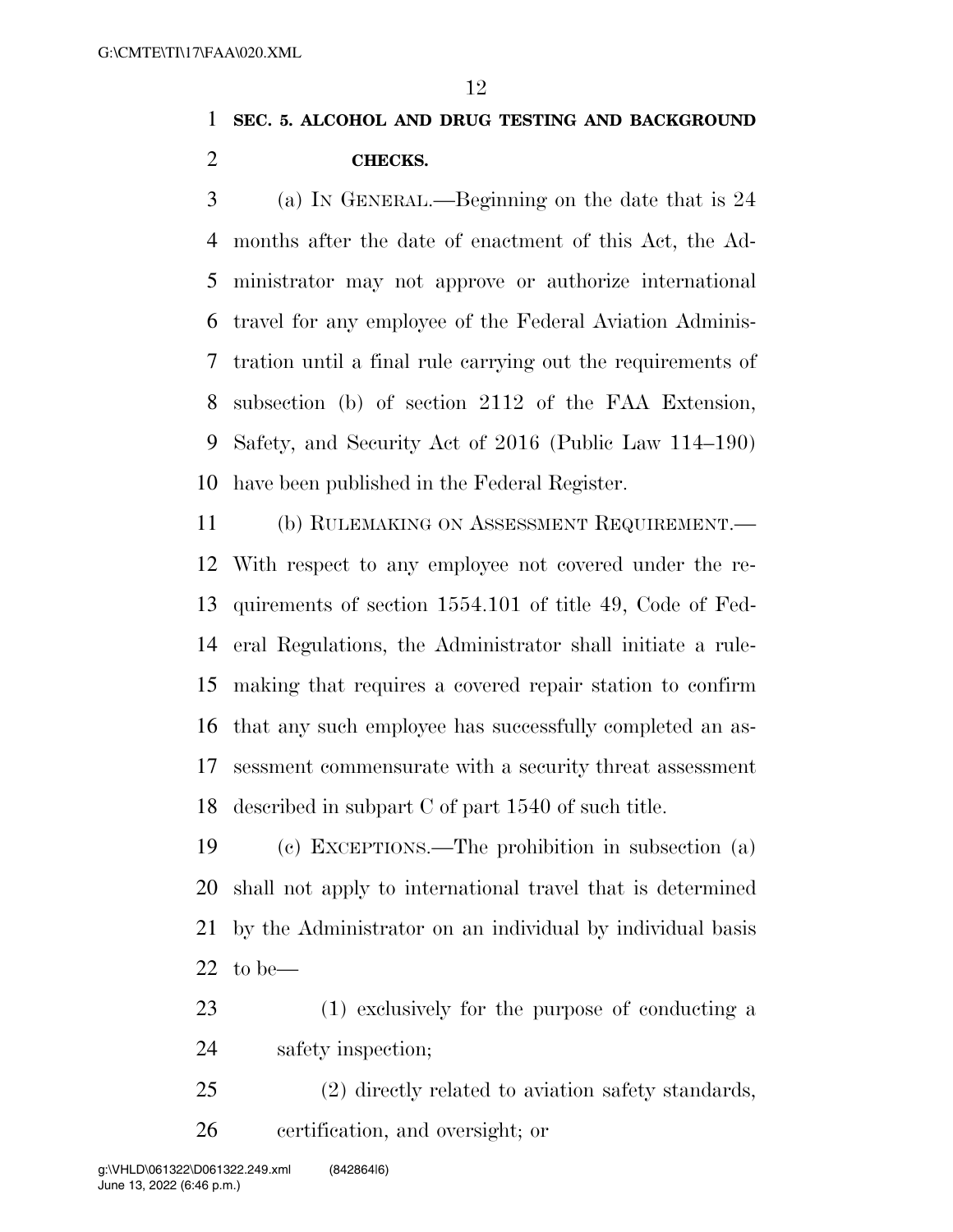(3) vital to the national interests of the United States. (d) NON-DELEGATION AND REPORTING.—For any determination to make an exception based on the criteria in paragraph (2) or (3) of subsection (c), the Adminis- trator— (1) may not delegate the authority to make such a determination to any other individual; and

 (2) shall report to the Committee on Transpor- tation and Infrastructure of the House of Represent- atives and the Committee on Commerce, Science, and Transportation of the Senate not later than 3 days after making each determination under sub-section (c)—

 (A) the name of the individual approved or 16 authorized to travel internationally;

 (B) the location to which the individual is 18 traveling;

 (C) a detailed explanation of why the Ad-ministrator has determined the travel is—

21 (i) directly related to aviation safety standards, certification, and oversight; or (ii) vital to the national interests of the United States; and